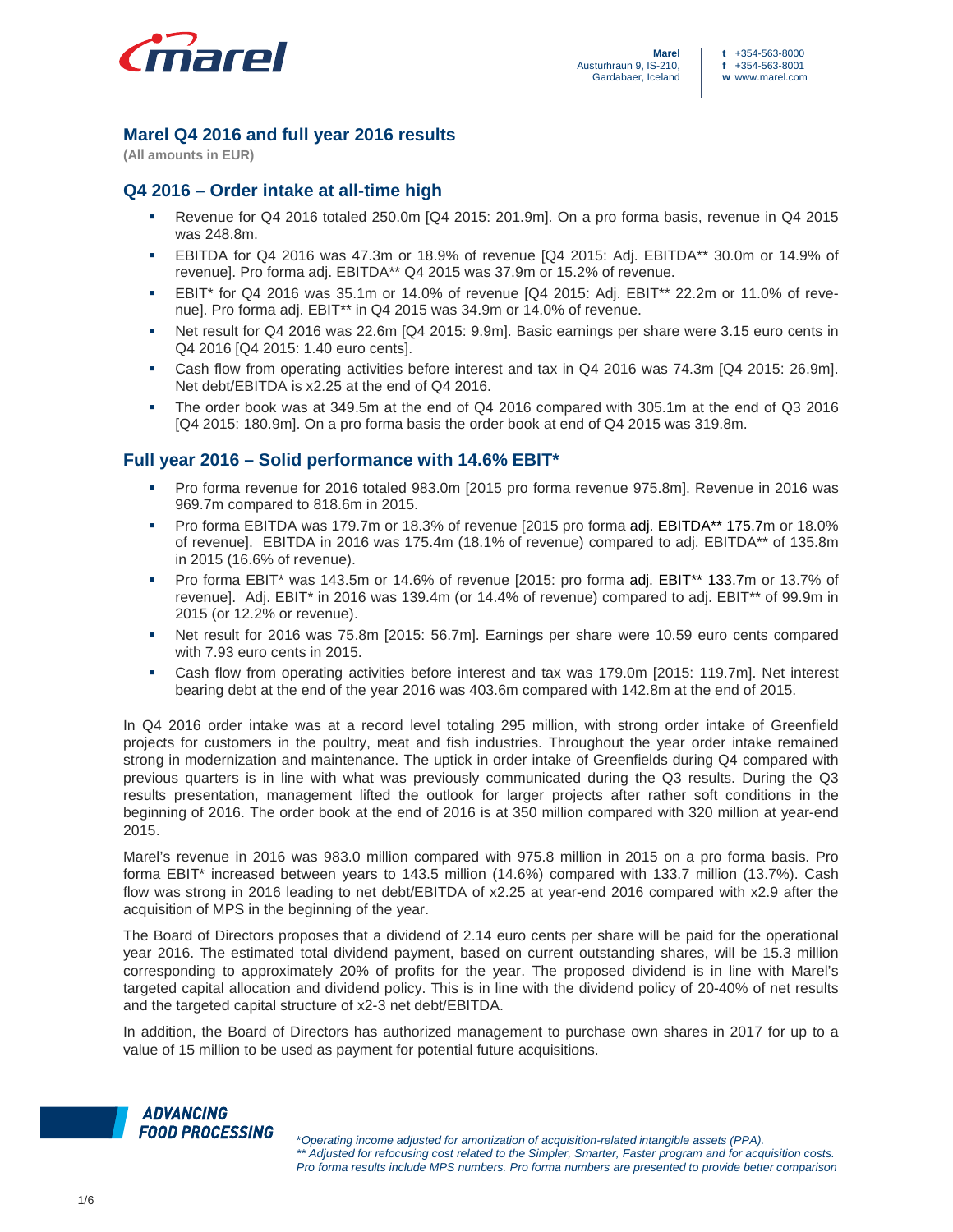

Marel's management expects 4-6% average annual market growth in the long term. Marel aims to grow organically faster than the market based on good customer relations and the continuous introduction of revolutionary products to assist processors advance their business. Results may vary from quarter to quarter due to general economic developments, fluctuations in orders received and timing of deliveries of larger systems. In addition Marel's aim is to strengthen product offering and stimulate further growth through strategic acquisitions.

## **Arni Oddur Thordarson, CEO:**

"The year 2016 was a great year for Marel. We are closing Q4 with all-time high order intake. The orders were strong in poultry, meat and fish. Our customers are setting up state of the art processing plants in Asia, South-America, North-America and Europe that will enable them to offer affordable quality food. As well exciting orders in Africa and the Middle-East were secured.

We finalized the acquisition of MPS at the beginning of the year allowing Marel to become a full-line supplier to the meat industry. Integration is on track and the acquisition is delivering value to customers and shareholders. Earnings per share increase by 34% year on year. Our financials and cash flow are strong and net debt/EBITDA is x2.25, well within our capital structure. We have to bear in mind that we closed the acquisition of MPS without issuing any new shares.

We continue on the growth path. Over the course of the year we have invested well in our infrastructure and introduced steady flow of revolutionary products to advance the business of our customers.

Finally, I would like to thank our customers and employees for an eventful and enjoyable year. With passion and dedication, we are transforming the way food is processed."

# **Refocusing and organizational changes**

From April 1, 2017 David Wilson will replace Remko Rosman as Managing Director of Marel Meat. On February 8, 2017 Jesper Hjortshøj will replace David Wilson as Managing Director of further processing activities within Marel.

#### **Management changes in Marel Meat**

MPS meat processing systems have since 2005 been under the leadership of Remko Rosman and has during that time enjoyed good growth as well as strengthened its competitive positioning. Remko Rosman will now take on new challenges within the food sector in non-competition with Marel.

By acquiring MPS in January 2016, Marel became a global leader in developing full-line solutions and equipment for the meat processing industry. The integration between Marel and MPS is on track. The main focus in 2016 was on combining the front-end sales teams and aligning financial reporting. Gradually the focus will shift towards integrating the back-end of the business such as supply chain and service activities.

Between 2012 and 2016, David Wilson was Managing Director of Marel Meat and was instrumental in the acquisition of MPS. He has been with Marel since 1998 and a member of the Executive Team since 2013.

## **Marel gearing up for growth in further processing after successful refocusing**

Marel is at the forefront of providing full-line solutions to the poultry, meat and fish industries, from primary processing through secondary and further processing. In 2016, David Wilson led the successful streamlining of further processing activities within Marel. In Q4 2016, Marel rationalized the further processing product portfolio, streamlined the organizational set-up and replaced several managers. Marel's further processing team focuses on innovation, service and product management while sales are mainly channeled through Marel's poultry, meat and fish teams.

From February 8 2017, Jesper Hjortshøj will lead Marel's activities in further processing as Managing Director and will join Marel's Executive team. Under the leadership of Jesper Hjortshøj innovation efforts and product management will be supported and strengthened to capture future growth within the dynamic and growing market for sausage and convenience food. Jesper Hjortshøj has been with Marel since 2006 in various leadership positions including Manager in Strategy and Portfolio for Global Innovation, Product Center Manager and Marketing Manager.

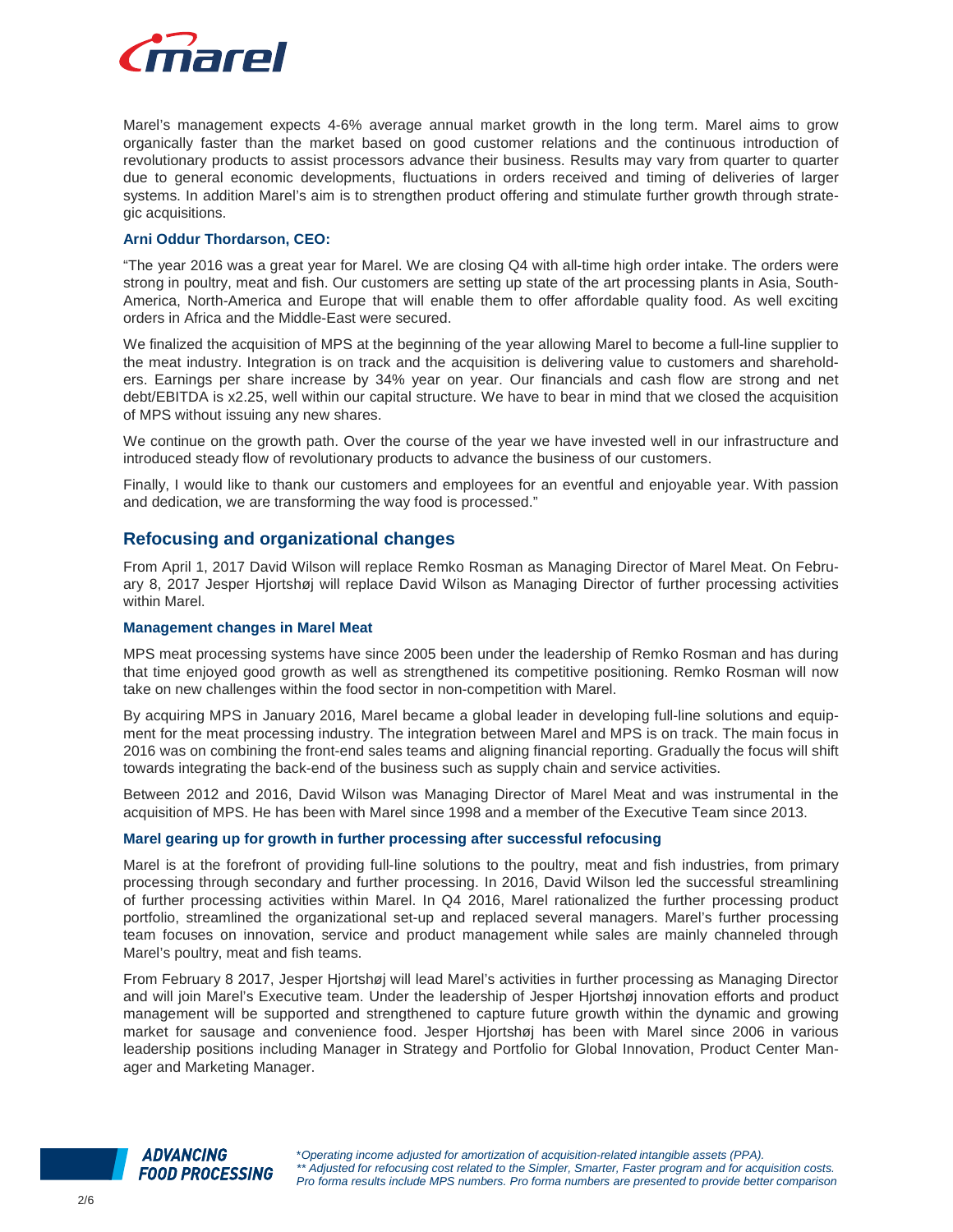

## **Key figures from Marel's operations in thousands of EUR**

|                                                                      | Quarter4<br>2016 | Quarter4<br>2015 | Change<br>in % | Quarter4<br>2016 YTD | Quarter4 Change<br>2015 YTD | in %           |
|----------------------------------------------------------------------|------------------|------------------|----------------|----------------------|-----------------------------|----------------|
| <b>Pro forma Figures</b>                                             | Total<br>Marel   | Total<br>Marel   | Total<br>Marel | Total<br>Marel       | Total<br>Marel              | Total<br>Marel |
|                                                                      |                  |                  |                |                      |                             |                |
| Revenues                                                             | 250.026          | 248.809          | 0.5            | 982.961              | 975.764                     | 0,7            |
| Gross profit                                                         | 101.183          | 103.408          | (2,2)          | 404.554              | 404.223                     | 0.1            |
| Gross profit as a % of Revenues                                      | 40,5             | 41,6             |                | 41,2                 | 41,4                        |                |
| Adjusted result from operations (EBIT) <sup>1)</sup>                 | 35.087           | 34.853           | 0,7            | 143.479              | 133.668                     | 7,3            |
| Adjusted EBIT as a % of Revenues                                     | 14,0             | 14,0             |                | 14,6                 | 13,7                        |                |
| EBITDA (adjusted 2015)                                               | 47.349           | 37.870           | 25,0           | 179.742              | 175.735                     | 2,3            |
| EBITDA (adjusted 2015) as a % of Revenues                            | 18,9             | 15,2             |                | 18,3                 | 18,0                        |                |
| Adjustment for amortization of acquisition-related intangible assets | (6.705)          | ٠                |                | (24.585)             | $\overline{a}$              |                |
| Result from operations (EBIT)                                        | 28.382           | 20.863           | 36,0           | 118.894              | 115.386                     | 3.0            |
| EBIT as a % of Revenues                                              | 11,4             | 8,4              |                | 12,1                 | 11,8                        |                |
| <b>Orders Received</b>                                               | 294.497          | 265.019          | 11,1           | 1.012.697            | 1.014.594                   | (0,2)          |
| Order Book                                                           |                  |                  |                | 349.526              | 319.799                     | 9,3            |

1) 2016: Operating income adjusted for amortization of acquisition-related intangible assets (PPA)

2015: Adjusted for refocusing cost related to the refocusing program Simpler, Smarter, Faster and acquisition costs

|                                                                      |         | Quarter4 Quarter4 | Change | Quarter4  | Quarter4 Change |      |
|----------------------------------------------------------------------|---------|-------------------|--------|-----------|-----------------|------|
| As per financial statements                                          | 2016    | 2015              | in %   | 2016 YTD  | 2015 YTD        | in % |
|                                                                      |         |                   |        |           |                 |      |
| Revenues                                                             | 250.026 | 201.913           | 23.8   | 969.671   | 818.602         | 18,5 |
| Gross profit                                                         | 101.183 | 79.864            | 26,7   | 397.008   | 319.515         | 24,3 |
| Gross profit as a % of Revenues                                      | 40,5    | 39,6              |        | 40,9      | 39,0            |      |
| Adjusted result from operations (EBIT) <sup>1)</sup>                 | 35.087  | 22.233            | 57,8   | 139.361   | 99.895          | 39.5 |
| Adjusted EBIT as a % of Revenues                                     | 14.0    | 11,0              |        | 14.4      | 12,2            |      |
| EBITDA (adjusted 2015)                                               | 47.349  | 30.024            | 57,7   | 175.440   | 135.751         | 29,2 |
| EBITDA (adjusted 2015) as a % of Revenues                            | 18.9    | 14,9              |        | 18,1      | 16,6            |      |
| Adjustment for amortization of acquisition-related intangible assets | (6.705) | $\sim$            |        | (24.585)  | $\blacksquare$  |      |
| Result from operations (EBIT)                                        | 28.382  | 14.626            | 94.1   | 114,776   | 81.613          | 40.6 |
| EBIT as a % of Revenues                                              | 11,4    | 7,2               |        | 11,8      | 10,0            |      |
| Net result                                                           | 22.636  | 9.862             | 129,5  | 75.844    | 56.696          | 33.8 |
| Net result as a % of revenues                                        | 9,1     | 4,9               |        | 7,8       | 6,9             |      |
| <b>Orders Received</b>                                               | 294.497 | 195.028           | 51,0   | 1.005.997 | 824.609         | 22,0 |
| Order Book                                                           |         |                   |        | 349.526   | 180.887         | 93,2 |

<sup>1)</sup> 2016: Operating income adjusted for amortization of acquisition-related intangible assets (PPA)

2015: Adjusted for refocusing cost related to the refocusing program Simpler, Smarter, Faster and acquisition costs

| Cash flows                                                      | 2016     | Quarter4 Quarter4<br>2015 | Quarter4<br>2016 YTD | Quarter4<br>2015 YTD |  |
|-----------------------------------------------------------------|----------|---------------------------|----------------------|----------------------|--|
|                                                                 |          |                           |                      |                      |  |
| Cash generated from operating activities, before interest & tax | 74.255   | 26.850                    | 179.017              | 119.739              |  |
|                                                                 |          |                           |                      |                      |  |
| Net cash from (to) operating activities                         | 65.049   | 19.836                    | 137.140              | 93.652               |  |
| Investing activities                                            | (13.450) | (10.838)                  | (408.136)            | (17.859)             |  |
| Financing activities                                            | (32.483) | (9.383)                   | 220.375              | (10.723)             |  |
| Net cash flow                                                   | 19.116   | (385)                     | (50.621)             | 65.070               |  |
|                                                                 |          |                           |                      |                      |  |



\*Operating income adjusted for amortization of acquisition-related intangible assets (PPA). \*\* Adjusted for refocusing cost related to the Simpler, Smarter, Faster program and for acquisition costs. Pro forma results include MPS numbers. Pro forma numbers are presented to provide better comparison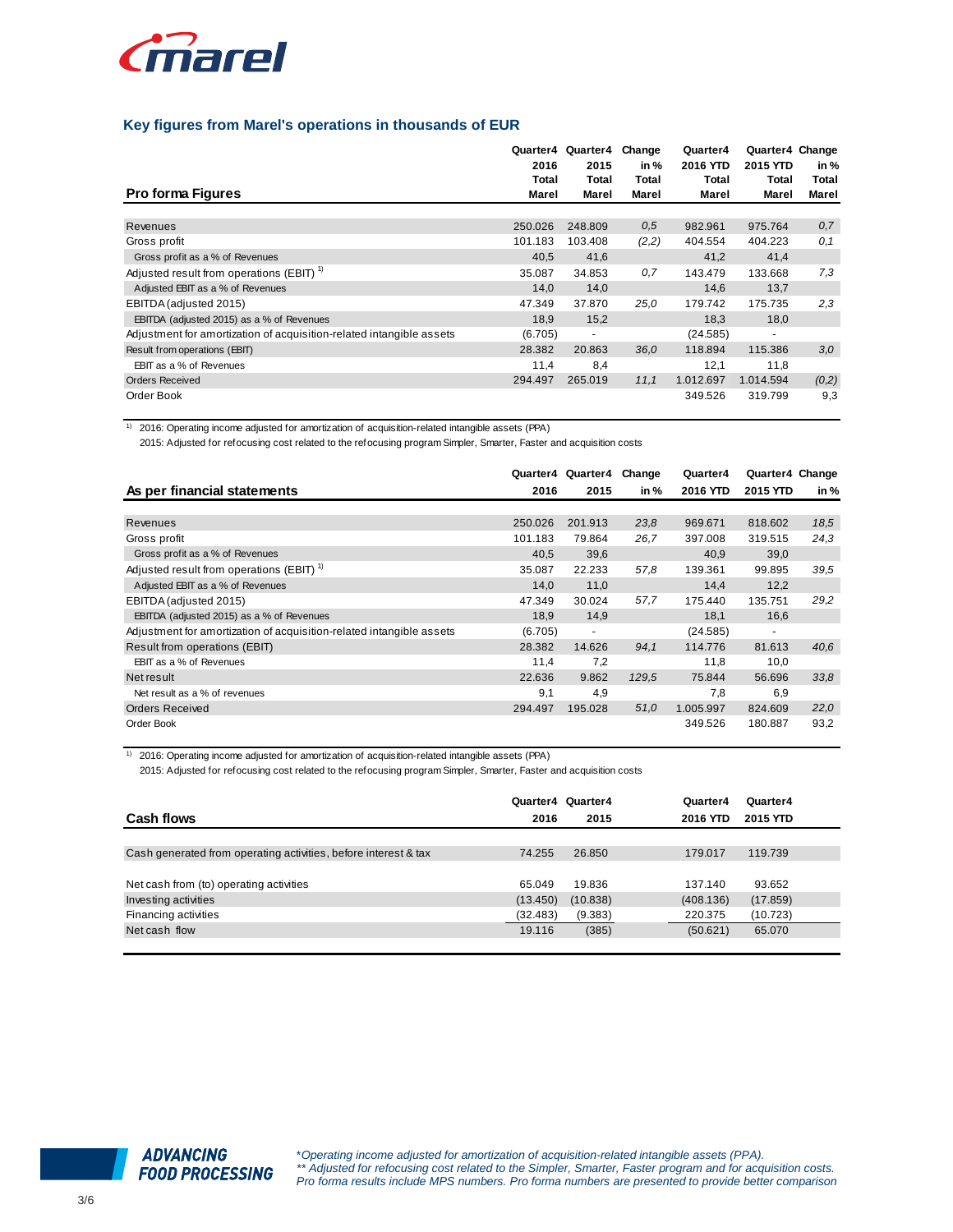

#### **Financial position**

| Net Interest Bearing Debt                                                                       |       |      | (403.608) | (142.760) |  |
|-------------------------------------------------------------------------------------------------|-------|------|-----------|-----------|--|
| Operational working capital <sup>2)</sup>                                                       |       |      | 50.699    | 85.617    |  |
|                                                                                                 |       |      |           |           |  |
| <sup>2)</sup> Third party Debtors, Inventories, Net Work in Progress and Third party Creditors. |       |      |           |           |  |
|                                                                                                 |       |      |           |           |  |
| <b>Key ratios</b>                                                                               |       |      |           |           |  |
|                                                                                                 |       |      |           |           |  |
| Current ratio                                                                                   |       |      | 1,0       | 1,4       |  |
| Quick ratio                                                                                     |       |      | 0,6       | 1,0       |  |
| Number of outstanding shares                                                                    |       |      | 714.026   | 704.666   |  |
| Market cap. in millions of Euros based on exchange rate at end of period                        |       |      | 1.456,4   | 1.252,6   |  |
| Return on equity                                                                                | 18,6% | 9,0% | 15,6%     | 13,0%     |  |
| Earnings per share in euro cents                                                                | 3,15  | 1,40 | 10,59     | 7,93      |  |
| Leverage adjusted result <sup>3)</sup>                                                          |       |      | 2,25      | 1,05      |  |
|                                                                                                 |       |      |           |           |  |

3) Net Interest Bearing Debt / Proforma LTM EBITDA

# **Markets**

In Q4, 2016 order intake was at a record level totaling 295 million, with strong order intake of Greenfield projects for customers in the poultry, meat and fish industries. Projects were well distributed geographically with large orders secured in Asia, South-America, North-America and Europe.

Marel is the leading global provider of advanced processing systems and services to the poultry, meat and fish industries. Marel introduced a steady stream of innovative products to the market in 2016 that will continue to increase the customers' value and advance food processing going forward.

## **Marel Poultry**

2016 was a good year for Marel Poultry which showed solid operational profit margins and strong volume. Marel Poultry generated 514.2 million in revenue and EBIT of 85.3 million (16.6% of revenue) in 2016. Projects were well distributed geographically and between different product types. In Q4, a landmark Greenfield project with four high-speed lines was secured in South-Korea with a long-term customer.

In Q4 Marel Poultry launched the newly developed revolutionary live bird handling system for the poultry industry. The Solution is called ATLAS and lifts animal-welfare, efficiency as well as hygiene to new heights which are unrivaled in the poultry processing market. ATLAS was awarded the EuroTier 2016 Innovation Medal for setting a new industry standard.

Marel Poultry accounted for 52.3% of Marel's pro forma revenue in 2016.

## **Marel Fish**

In Q4, Marel Fish secured record order intake due to a strategic shift and improved market conditions. Landmark projects were secured in the salmon industry in Norway in addition to various projects in Europe, North-America and South-America.

Soft market conditions in the beginning of the year and the rationalization of product offering negatively affected Marel's Fish results in 2016. Marel Fish generated 127.1 million in revenue and EBIT of 3.9 million (3.1% of revenue) in 2016.

Marel Fish accounted for 12.9% of Marel's pro forma revenue in 2016.

#### **Marel Meat**

2016 was a strong year for Marel Meat with good operational margins and volume. Marel Meat generated 333.7 million in revenue on a pro forma basis and pro forma EBIT\* of 51.9 million (15.6% of pro forma revenue) in of 2016.

Integration of Marel and MPS is on track and going well. A unified sales team secured full line projects in both China and Europe during the latter half of the year. From January 1, 2017 all products from Marel Meat and MPS are presented as Marel Meat which offers full line solution in primary, secondary and further processing.

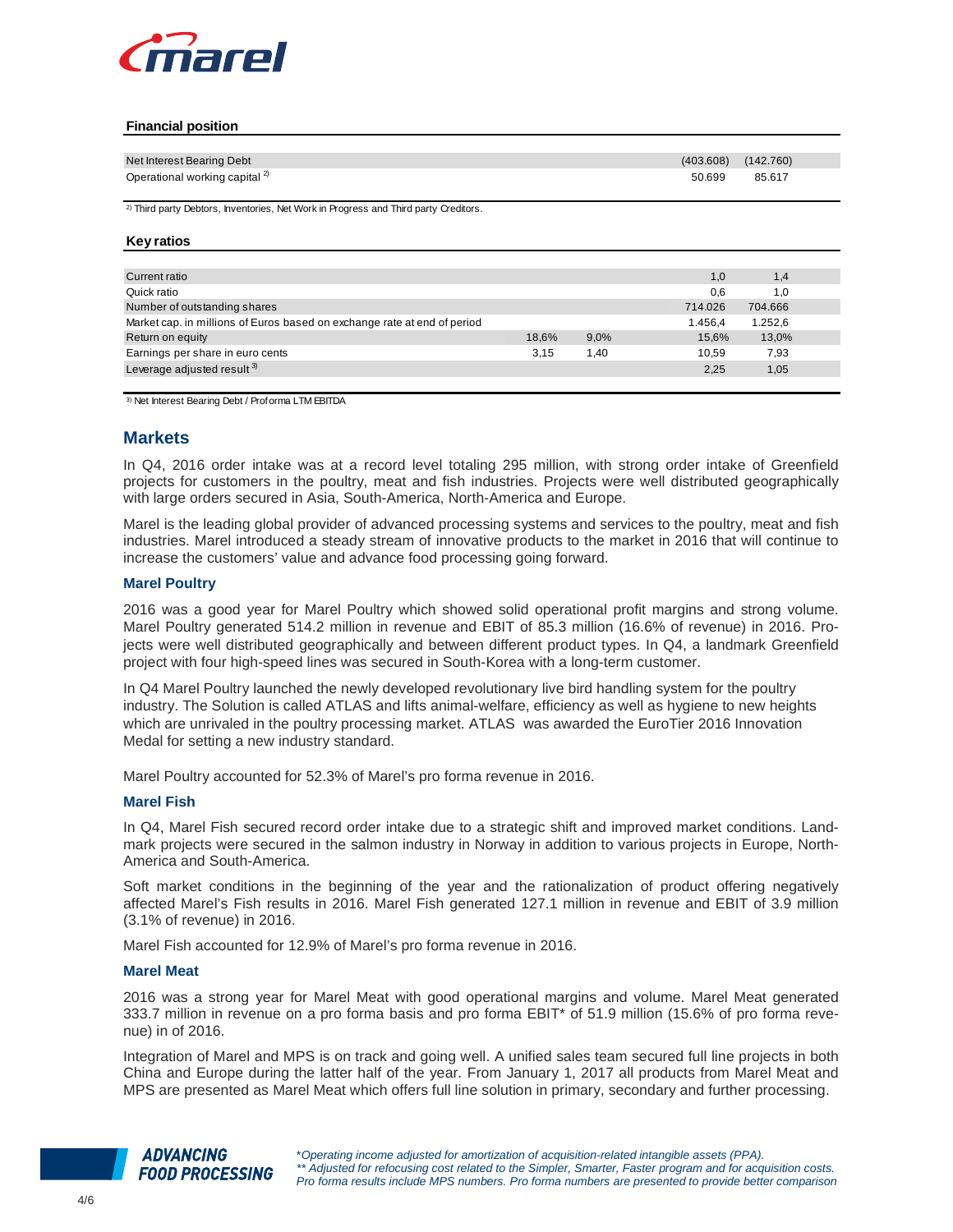

In 2016 Marel Meat released among other solutions a new portion cutter, the I-Cut 130. This machine uses the latest in laser vision technology to ensure optimal utilization of the raw material and delivers fixed weight portions with high accuracy.

Marel Meat accounted for 34.0% of Marel's revenue in 2016.

# **Financial items**

## **Cash flow and investments**

The balance sheet is healthy and net interest bearing debt amounts to 403.6 million at year-end 2016, compared with 142.8 million at year-end 2015. The increase is due to the acquisition of MPS meat processing systems that was acquired without issuing new shares. In relation to the acquisition Marel entered into a 670 million loan facility agreement with eight international banks: ING Bank, Rabobank, ABN Amro, Nordea, HSBC, BNP Paribas, Landsbankinn and UniCredit Bank. The facility converted the previous facility into an all senior facility and extended the term to 2020.

Marel returned a strong cash flow from operations with operational cash flow before interest and tax being 74.3 million for Q4 2016 compared with 26.9 million in Q4 2015. The cash flow at the end of the year 2016 was 179.0 million compared with 119.7 million in 2015. Net debt/EBITDA is x2.25 which is within the range of the targeted capital structure.

Marel continues to invest in the business to prepare for future growth and full potential in line with previous communication. Investment activities are expected to be on average above normalized levels for the coming period.

In Q4 2016 Marel purchased 4.0 million shares for a total amount of 8.1 million in order to fulfill its obligations according to employee stock option agreements. Marel sold 0.5 million shares for a total amount of 0.6 million for the same reason.

At end of 2016, Marel holds 21.5 million treasury shares. There are 8.8 million outstanding stock options at the end of 2016.

#### **Acquisition related items**

Purchase price allocation in relation to the acquisition of MPS, previously recorded as provisional, are now final and have not changed compared to the provisional amounts. Under international accounting rules, the period in which adjustments are permitted is limited to 12 months from the date of acquisition.

#### **Distribution of profit**

The Board of Directors proposes that a dividend of 2.14 euro cents per share be paid for the operational year 2016. The estimated total dividend payment, based on current outstanding shares, will be 15.3 million euro corresponding to approximately 20% of profits for the year, which amounted to 75.8 million euro. The proposed dividend is in line with Marel's targeted capital allocation and dividend policy. This is in line with the dividend policy of 20-40% of net results and the targeted capital structure of x2-3 net debt/EBITDA.

If approved by Marel's shareholders, the company's shares traded on and after March 3, 2017 (Ex-date) will be ex-dividend and the right to a dividend will be constricted to shareholders identified in the company´s shareholders registry at the end of March 6, 2017, which is the proposed record date. The board will propose that payment date of the dividend is March 23 2017.

In addition, the Board of Directors has authorized management to purchase own shares in 2017 for up to a value of 15 million to be used as payment for potential future acquisitions.

## **Outlook**

Marel's management expects 4-6% average annual market growth in the long term. Marel aims to grow organically faster than the market based on good customer relations and the continuous introduction of revolutionary products to assist processors advance their business. Results may vary from quarter to quarter due to general economic developments, fluctuations in orders received and timing of deliveries of larger systems. In addition Marel's aim is to strengthen product offering and stimulate further growth through strategic acquisitions.